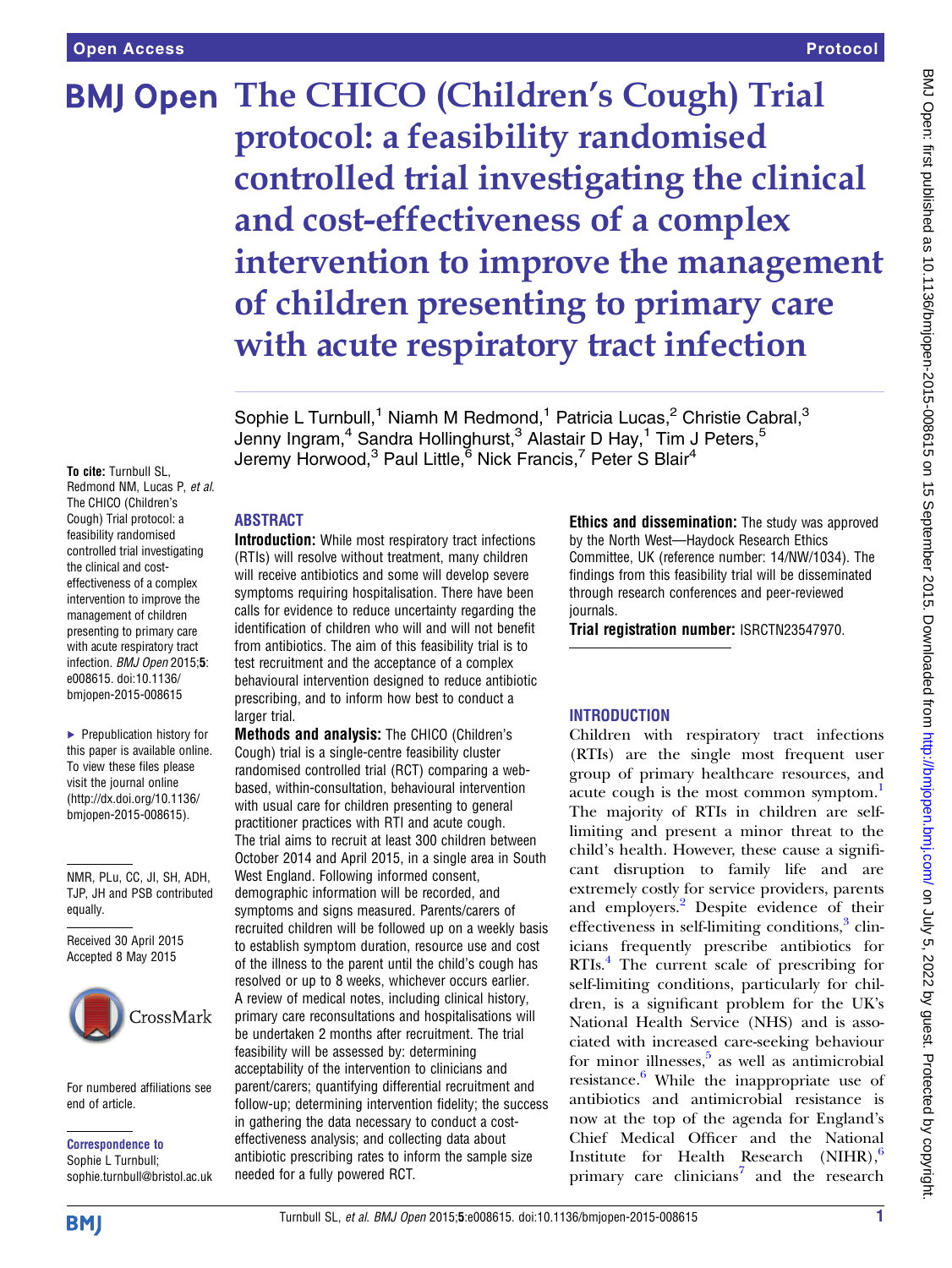community $\frac{4}{3}$  $\frac{4}{3}$  $\frac{4}{3}$  have called for the development of a sound evidence base to reduce uncertainty around differentiating children who would benefit from antibiotics from those who would not.

Although the majority of RTI cases will resolve on their own, a small proportion of children will develop severe symptoms requiring hospitalisation.<sup>[8](#page-6-0)</sup> Uncertainty regarding which children with RTIs are at risk of poor outcome is an important driver of both prescribing behaviour $\overline{9}$  $\overline{9}$  $\overline{9}$  and parent consultations<sup>[10](#page-6-0)</sup> in primary care. Clinicians report that they will often prescribe antibiotics 'just in case', if they feel uncertain about social, health or legal outcomes. $\frac{11}{1}$  $\frac{11}{1}$  $\frac{11}{1}$  A perceived pressure or expectation of antibiotics by the parents of children with RTIs has also been cited by clinicians as a major contributing factor towards overprescription of antibiotics. $12$ However, many parents have a no treatment preference when they consult for an acutely unwell child.<sup>[11](#page-6-0)</sup> There is poor agreement between parental expectation and clinician-perceived expectations,<sup>[13](#page-6-0)</sup> and clinicians can interpret several different parental communication behaviours (such as asking for information at the end of the consultation) as an expectation or pressure for antibiotics.[12](#page-6-0) Parents also report that they leave consultations feeling they have insufficient information about their child's illness.<sup>5 14 15</sup>

Changes in practice are needed to improve health outcomes for children. This can be achieved by identifying children for whom antibiotics are not needed, and by providing information regarding the symptoms denoting poor prognosis about which the parents should be vigilant. Clinicians have requested clear evidence-based information to reduce uncertainty around clinical prognosis of children with RTIs to support their treatment decisions in primary care.<sup>[7](#page-6-0)</sup> Parents have stated that they want clear information to enable them to manage their child's illness.[16 17](#page-6-0) Indeed, parents of children with RTIs are seeking information and reassurance more than anti-biotics.<sup>[10 14](#page-6-0)</sup> Examples of such information have been shown to reduce reconsultations<sup>[18](#page-6-0)</sup> and antibiotic use<sup>[6](#page-6-0)</sup> in adults with RTI. If given positively, it may also improve consultation satisfaction.<sup>[19](#page-6-0)</sup> The evidence base indicates that the most effective interventions to reduce rates of antibiotic prescriptions target both parents and clinicians during consultations $^{20}$  $^{20}$  $^{20}$  and provide evidence-based prescribing computer prompts.<sup>21</sup><sup>22</sup>

The CHICO (Children's Cough) study is the final element of the TARGET Programme, which consists of four work streams: (1) systematic reviews,  $^{11}$   $^{12}$   $^{21}$   $^{23}$   $^{24}$  (2) qualitative studies,  $10^{-14}$   $25$  (3) a large cohort study involv-ing 8394 children<sup>[26](#page-6-0)</sup> and (4) synthesising the evidence for the generation and evaluation of a complex intervention. Systematic reviews evaluated the evidence for the effectiveness of existing interventions aimed at reducing unnecessary antibiotic prescribing in primary care,  $24$ natural history of RTIs in children,<sup>[23](#page-6-0)</sup> parent and clin-ician views of antibiotic prescribing,<sup>[11](#page-6-0)</sup> and how communication within the consultation influenced treatment

decision-making.[12](#page-6-0) The qualitative studies investigated the views, behaviours and needs of both clinicians and parents when managing RTI in children. The cohort study generated a clinical prediction rule to determine which children with RTIs in primary care are more likely to be hospitalised. Findings from across the TARGET Programme were synthesised to develop a complex intervention designed to reduce antibiotic prescribing. The central aim of this trial is to assess the complex intervention developed in the TARGET Programme, and to understand whether it is feasible to conduct a larger trial. The aim of the full trial would be to establish whether a complex behavioural web-based intervention can contribute to the reduction in overall quantity of antibiotics prescribed and consumed, as well as improve the consultation experience for parents/carers.

#### METHODS AND ANALYSIS

The CHICO trial is designed as a single-centre feasibility practice-cluster randomised controlled trial comparing a web-based behavioural intervention with usual care for children presenting to primary care practices with RTI and acute cough. The trial protocol was devised according to the SPIRIT guidelines for randomised controlled trials[.27](#page-6-0) The trial aims to recruit between 300 and 500 children in primary care sites between October 2014 and the end of April 2015, in a single area in South West England.

#### Developing the intervention

Findings from across the TARGET Programme were synthesised into a logic model developed using the structure of Greene and Kreuter's Precede-Proceed model for health promotion.[28 29](#page-6-0) Key findings from each component of the TARGET Programme were used to highlight the evidence for social, behavioural and environmental factors shown to influence clinicians' decisions to prescribe. Development of the intervention was iterative. The parent advisory group (PAG) and clinician advisory group (CAG) provided comments and suggestions about the format of the intervention and associated materials in the early stage and final stage of development. The feedback was reviewed by the team leading the development of the intervention and modifications were made where possible.

The best evidence available suggested that this should focus on providing clinicians with accurate information about average symptom trajectories, reducing clinical uncertainty about complications that could lead to hospitalisation, improve parent-clinician communication about parent concerns, and should be followed with the provision of individualised child-focused information.

The intervention was designed to be a tool for the clinician to use within the child's RTI face-to-face consultation only. A web-based interface allows for a single intervention to be delivered and comprises four components: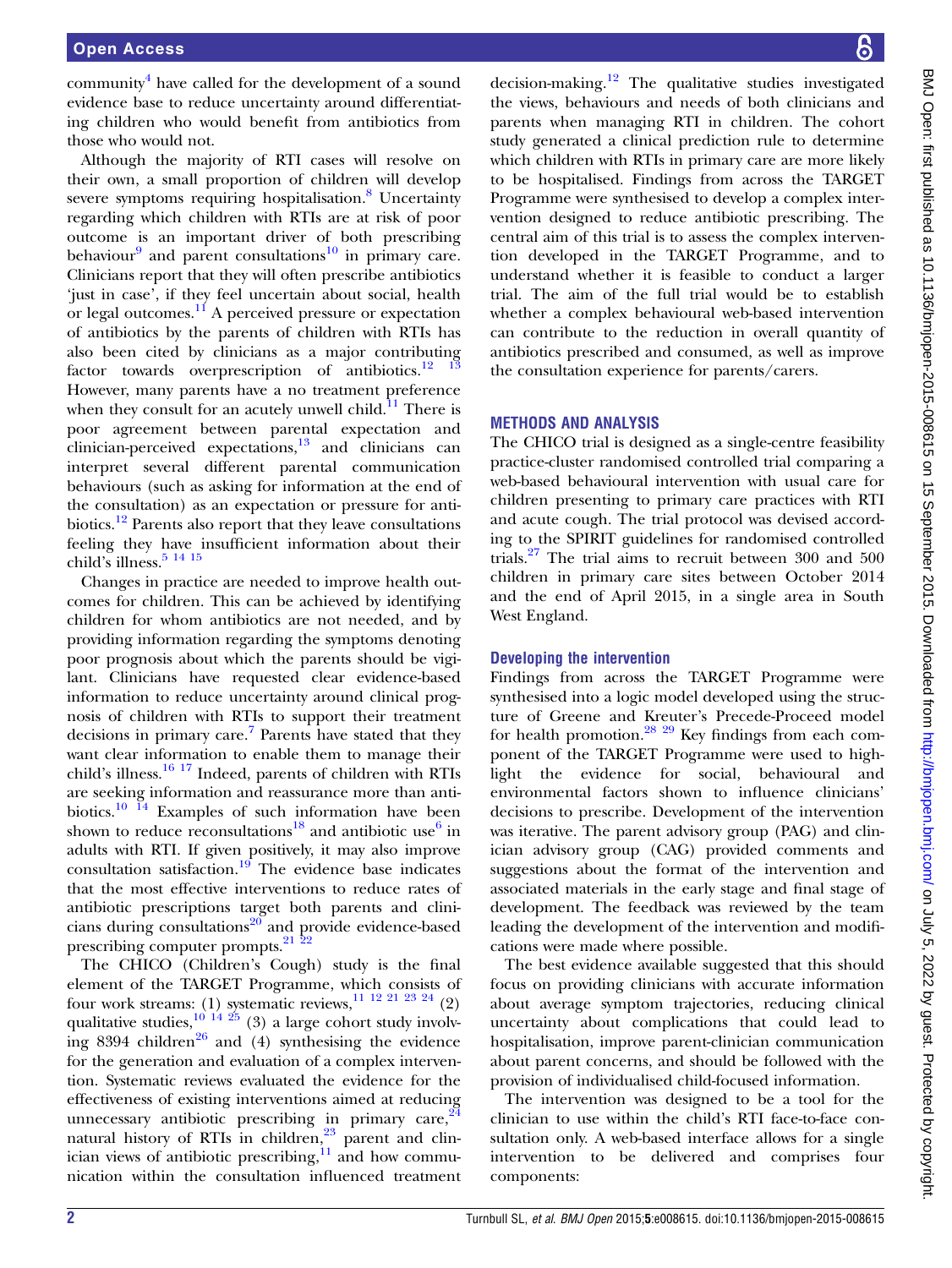- 
- 1. Structured symptom and sign collection: By using a within-consultation web-based tool, clinicians will be asked to record the clinical condition of the child.
- 2. Elicitation of parent concerns: Evidence suggests that miscommunication between clinicians and parents drives clinicians to prescribe antibiotics, where requests for medication evaluations or information are misconstrued as requests for treatment. By explicitly eliciting parents' concerns, we aim to reduce the likelihood of miscommunication.
- 3. A clinical prediction rule: To address the issue of the clinician's uncertainty about severity of the child's illness, we will use the clinical profile of the child using their demographic information and clinical presentation during the consultation. The objective is to provide an assessment of the risk that the child will be hospitalised within 30 days postrecruitment.
- 4. Enhanced treatment options: We provide treatment recommendations, highlighting no or delayed prescription strategies for children with low risks of hospitalisation, and a child health information booklet. The recorded clinical condition and parent concerns are used to produce a personalised information booklet that explains the best home-care strategies for each symptom, responds to parent concerns with further information, provides information about the natural history of common symptoms and provides standard safety netting information. The aim of this booklet is to not only provide more information to parents, but also to provide clinicians with a concrete treatment action other than prescribing.

# Outcome measures

The main feasibility outcome measures will be:

- $\blacktriangleright$  The acceptability of the intervention to practising primary care clinicians and parents/carers;
- ▸ Recruitment at the practice and participant levels, attrition and retention of both clinicians and participants to the trial;
- ▶ Parents/carers and clinicians views on the intervention experience;
- ▸ To ascertain the levels of antibiotic prescribing in the intervention and control groups (including CIs for these levels) so as to inform a power calculation for a full trial.

Additional outcomes will include trial fidelity measures, and clinical and trial data collection variables to inform the primary and secondary outcomes of the larger trial. These will include, but are not limited to:

- ▸ Whether antibiotics were prescribed, either immediately or delayed, at the conclusion of the consultation (baseline) and whether the prescribing was in line with the intervention's recommendations.
- ▸ Referrals to secondary care at the time of the consultation and admission to secondary care or to the emergency department (ED) in the 30 days postrecruitment.
- $\blacktriangleright$  Antibiotic consumption within 30 days postrecruitment for both baseline consultation and any reconsultations; whether any antibiotics were prescribed after consultation and prior to illness resolution.
- ▸ Symptom duration—time from when the child presented to primary care with cough and was recruited to trial to when the child's symptoms were resolved.
- ▸ Reconsultations (due to illness deterioration) to primary care in the 30 days postrecruitment.
- Wellness as defined in the CHU-9D questionnaire for those children aged 5–11 years only; resources required to care for children with RTI from the viewpoint of the NHS, families and lost productivity, and the completeness of this resource-use data.
- ▸ Use and acceptability of the intervention will be investigated by:
	- Investigating frequency with which intervention is initiated;
	- Establishing the time the intervention takes and the rate of any abandoned consultations;
	- Whether clinicians revise their treatment outcome decision (and the number of times) in the consultation;
	- Qualitative interviews with parents from the intervention arm and clinicians from both arms of the trial.

# Sample size

As this is a feasibility trial, we are interested in the recruitment rate in the intervention and control groups to inform the design of a larger main trial. We will monitor differential recruitment to inform whether a 1:1 recruitment strategy should be used for the full trial, and whether we need to provide more training/clarity to general practitioners (GPs) regarding the inclusion and exclusion criteria.

Recruitment rates from the TARGET cohort study, using Bristol practices between October and April, suggest around 10 patients per practice were recruited (mean=11.2 (95% CI 8.9 to 13.5)). To ensure we will have sufficient participants for our process measures, at least 15 practices per arm of the trial will be recruited and randomised. This number of practices takes into consideration the large variability we have previously observed in recruitment between practices and the potential to assess differential recruitment between the arms of the trial. Practices will be expected to recruit at least 10 participants per practice in 7 months, enabling a minimum of 300 children to enter the (feasibility) trial. This should be sufficient to calculate sufficiently precise estimates of the feasibility outcomes listed above.

# Practice recruitment

General practices will be invited to participate in the trial from locations in Bristol and the surrounding areas via the local primary care Clinical Research Network (CRN). The recruiting clinicians will attempt to recruit all eligible patients during the 7-month recruitment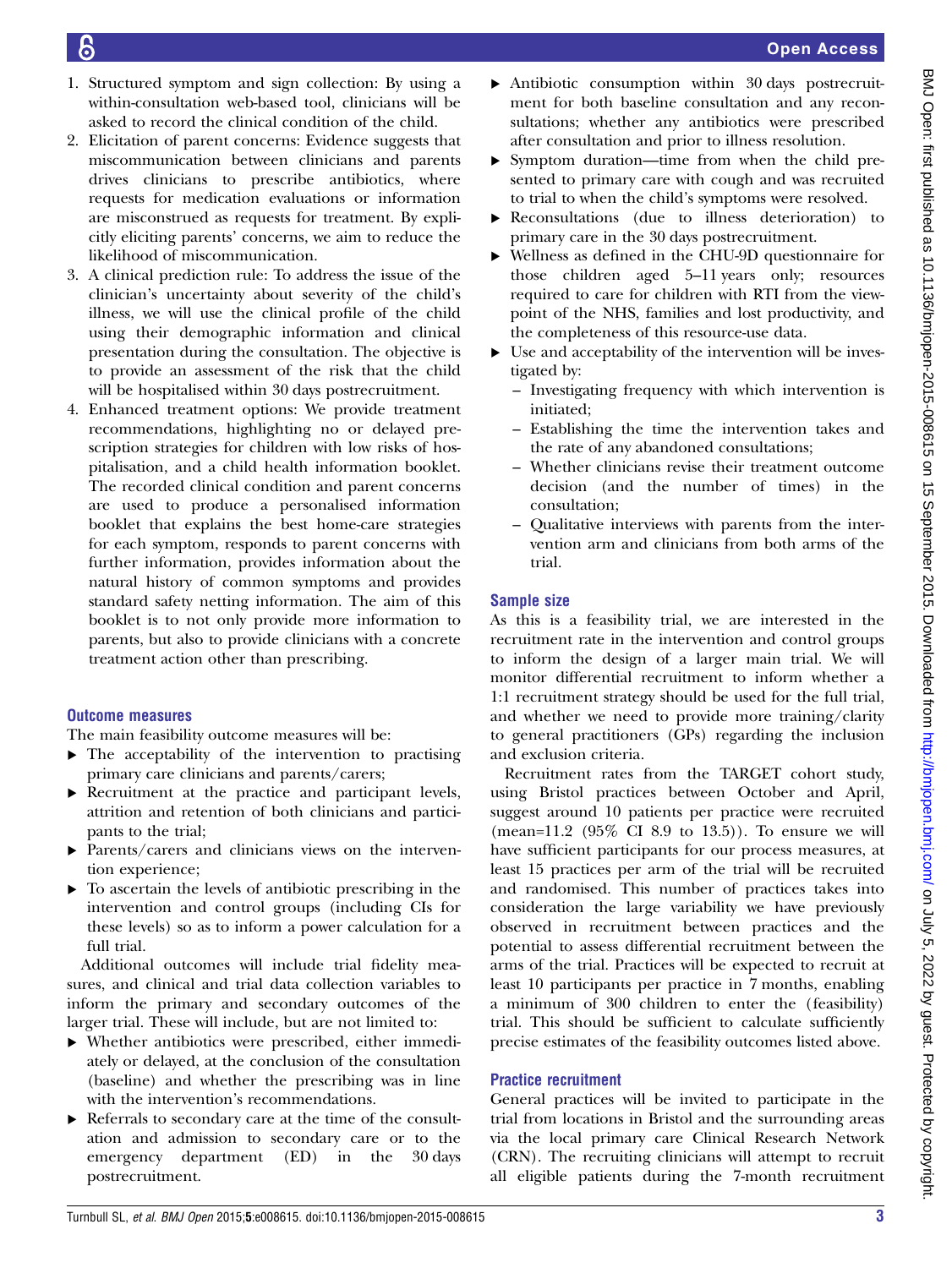period. Recruiting clinicians will record online if participants declined to participate or were missed and the reasons for these labelled as 'patient not recruited'.

A large geographical area of practices will be invited to participate to avoid saturation of research studies in some practices, and to maximise the generalisability of the sample of children.

### Randomisation process

The randomisation process will be a one-off randomisation of each recruited primary care site (general practice) occurring before the start of study recruitment. Given that general practice consultation and antibiotic prescribing rates tend to be higher in some areas than others, the randomisation process will be stratified to achieve balance with respect to: total number of children in the age range registered at the practice (list size); and proportion of children's amoxicillin antibiotic prescriptions per child in the practice, as a proxy measure of antibiotic prescribing for the practice (prescribing rate).

Owing to the nature of the intervention delivery, it will not be possible to blind practices to their allocation to either control or intervention group. Nevertheless, the explanation prior to randomisation emphasises optimising RTI management rather than reducing antibiotic prescribing, and is the same for both groups. At the individual level, the parents will be invited to participate in the feasibility study knowing this is a trial testing two approaches to RTI management, but will not be aware whether they are in the intervention or control arm. Furthermore, the research staff reviewing participants' primary care medical record, assessing outcomes and conducting the analysis will not know to which group participants were allocated. Balance across the arms for individual characteristics will be monitored carefully by the Data Monitoring Committee (DMC) to ensure differential recruitment is minimised as much as possible. In order to minimise bias in the trial $30$  and in data collection, trial processes were reviewed prior to the start of practice and participant recruitment to assess internal and external validity measures. Processes have been put in place specifically to tackle the known issue of selection bias in cluster trials such as emphasising that clinicians recruit all eligible children and requesting that they systematically record reasons for not recruiting children.[30](#page-6-0)

### Participant recruitment

Practices will publicise the study in a number of ways—for example, on the practice website or in their newsletter. Families telephoning for an appointment and attending primary care sites with their potentially eligible children will be invited to participate in the trial either by the reception staff or by their clinicians. Eligibility will be checked and informed consent will be obtained for participants from the parent or legal guardian presenting to both intervention and control group practices. Participants have at least 24 h to decide if they wish to

participate as this will be checked at the first follow-up contact. Participants will leave the consultation with an information pack containing the participant information sheet, copy of their consent form, and follow-up questionnaire. No incentives will be provided to encourage participants to enter the study. A £5 shopping voucher will be provided to families by way of a 'thank you' for completion of the follow-up data collection.

# **Participants**

Children will be included if they are between 3 months and 12 years of age, and present with a RTI with cough of no more than 28 days duration prior to consultation. They will be eligible if they present with illnesses such as asthma, epilepsy or diabetes, and RTI, including infective exacerbation of asthma, as well as children who require same day hospital assessment or admission. Children will be excluded if they: present with acute, non-infective exacerbation of asthma; present with RTI without cough or cough of more than 28 days; are considered to have a high risk of serious infection (eg, immunocompromised, cystic fibrosis, splenectomy); are temporarily registered with the NHS primary care site (general practice, walk-in centre, GP out of hours centre or polyclinic) and are likely to be unregistered/ non-resident within a month; have parent/carers who are unable or unwilling to assist with the study; are already recruited to the CHICO trial.

# Data collection

Baseline data will be collected from the participants and parents/carers by both control and intervention clinicians during a routine clinical consultation. The clinicians will enter the child's demographic characteristics, carer-reported symptoms, clinician-measured signs and clinical outcomes of the consultation onto a secure webbased database. The intervention group will also have the facilities to record parental concerns on the webbased database. Information about user interaction with the web-based system will be collected for control and intervention versions of the site. Exposure to the site will be assessed by measuring the number of times the clinicians use the web-based intervention and the amount of time spent on each page of the site.

Follow-up data will be collected from parents/carers weekly (by phone or online) until the child's symptoms are resolved, or for 8 weeks if the parent informs the team that the cough has not resolved. The information collected will include whether the child's symptoms have resolved, antibiotic consumption, any further contact with health professionals, quality of life data, relevant out-of-pocket expenditure and associated time off work. The aim of the health economics component of the study will be to inform the design of a full economic evaluation alongside the larger trial for assessing the intervention in terms of value for money.

Parents/carers in the intervention group and clinicians from both groups will be invited to participate in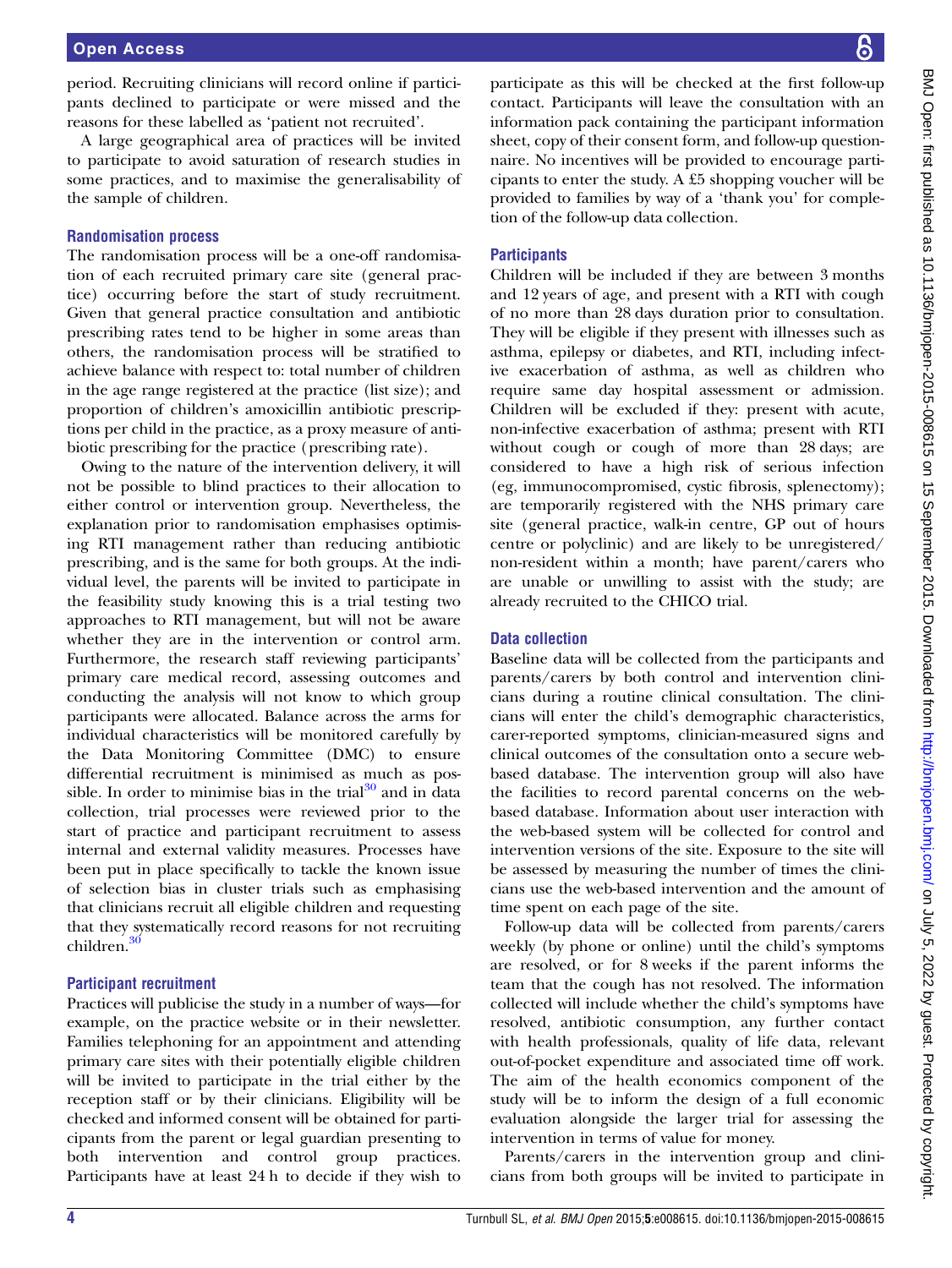semistructured interviews to explore their views, experiences and acceptability of the intervention. Interviews with parents/carers will be conducted either in the week following recruitment (in order to facilitate recall of the consultation experience) or after their child has recovered to reflect on the whole follow-up data collection process. Purposive sampling will be used to include a maximum variation sample of parents/carers, including those with a range of ages of children and ethnicity; participants will be selected from areas of high and low social-economic deprivation, and with a range of illness severity scores and treatment outcomes. We will interview one clinician from each participating practice and up to 30 parents/carers in total to explore views and experiences of the intervention. These interviews will help us gain understanding of the barriers and facilitators of the intervention implementation to inform the design of a future, larger trial. Clinicians who agree to participate in interviews will be reimbursed financially for their time. A £5 shopping voucher will be provided to families as a 'thank you' for participating in the interviews.

We will conduct a primary care medical record review at the recruiting practices to collect data relating to the 30 days following the recruitment consultation. This will include information about the time taken for the recruiting consultation, and RTI-related antibiotic prescriptions, reconsultations and hospitalisations. The medical record review will also record consultations and related antibiotic prescriptions for RTI in the year prior to recruitment. The review will be completed by a member of the research team who will be trained in the medical notes system for the practice. All data will be recorded on the secure web-based database and anonymised. These data can also be used to verify the data collected by the clinicians at recruitment and reported by the parent/carers at the follow-up and this will help to inform whether the medical record review is a robust mechanism for the larger trial.

# Data analysis procedure

The main statistical analyses will be carried out according to the study analysis plan. Descriptive statistics (means, SDs and non-parametric measures, where appropriate) will be used to describe the characteristics of the parents/carers, children and recruiting clinicians from the control and intervention group practices. To help address our outcomes, we will: (1) investigate the post-test probability of hospitalisation thresholds at which different clinicians choose to prescribe immediate or delayed antibiotics; (2) scrutinise between-group differences in prescribing rates and calculate 95% CIs to inform the sample size of a larger trial; (3) scrutinise antibiotic prescribing rates postconsultation in both arms to offset transference of prescribing at a later date; (4) collect information on reconsultations, ED visits and hospitalisations during follow-up from the parents, which will be compared with the information collected

at the medical record review to assess whether this latter method will be robust enough for the larger trial; (5) estimate the intraclass correlations by practice of the outcome measurements (although we appreciate the small number of practices will limit our conclusions); (6) study the variability of the size of clusters from each practice to help inform the inflation factor for our sample size; (7) conduct intervention group logistic regression to look at differences in parental concerns about hospitalisation between the very low-risk group and the normal-risk and high-risk groups, which will help inform whether we have comprehensively addressed all concerns and weighted the advice accordingly. All quantitative data will be analysed using Stata V.12.0.

Interviews will be transcribed and anonymised. Analysis of qualitative data will begin shortly after data collection starts, and will be ongoing and iterative. Analysis will inform further data collection, and the analytic insights from data gathered in earlier interviews will help identify any changes that need to be made to the topic guides during later interviews. Qualitative analysis of the transcripts will follow recognised thematic analysis procedures using NVivo software. Thematic analysis, utilising a data-driven inductive approach, will be used to scrutinise the data in order to identify and analyse patterns and themes of particular salience for participants and across the data set. Transcripts will be coded and global themes developed from the codes. Two researchers will code the transcripts, and any differences will be discussed and resolved within the research team in order to achieve a coding consensus and to ensure robust analysis.

Health economic analysis will be exploratory. We will provide descriptive statistics on resource use and cost by category of resource and by randomisation group in order to identify important cost drivers. We will also investigate the level and nature of missing data to assess the methods of data collection and inform how best to carry this out in the larger trial. We will review the appropriateness of different outcomes with which to compare costs.

The fidelity measures will be explored to respond to the detailed plans for the intervention content and implementation. This will be achieved by constructing an 'intervention map' that will specify all the behavioural components that we wish to change. Where possible, parallel process measures will be developed to establish the extent to which processes or outcomes have been modified. These are likely to include measures for: (1) adherence to the intervention delivery, (2) exposure to the intervention, assessed by measuring the number of times the clinicians use the webbased intervention, the amount of time spent reading the background information as well as an assessment of the quality of the intervention delivered, and (3) differentiation between intervention and control groups in terms of recruitment levels, attrition rates and disease severity.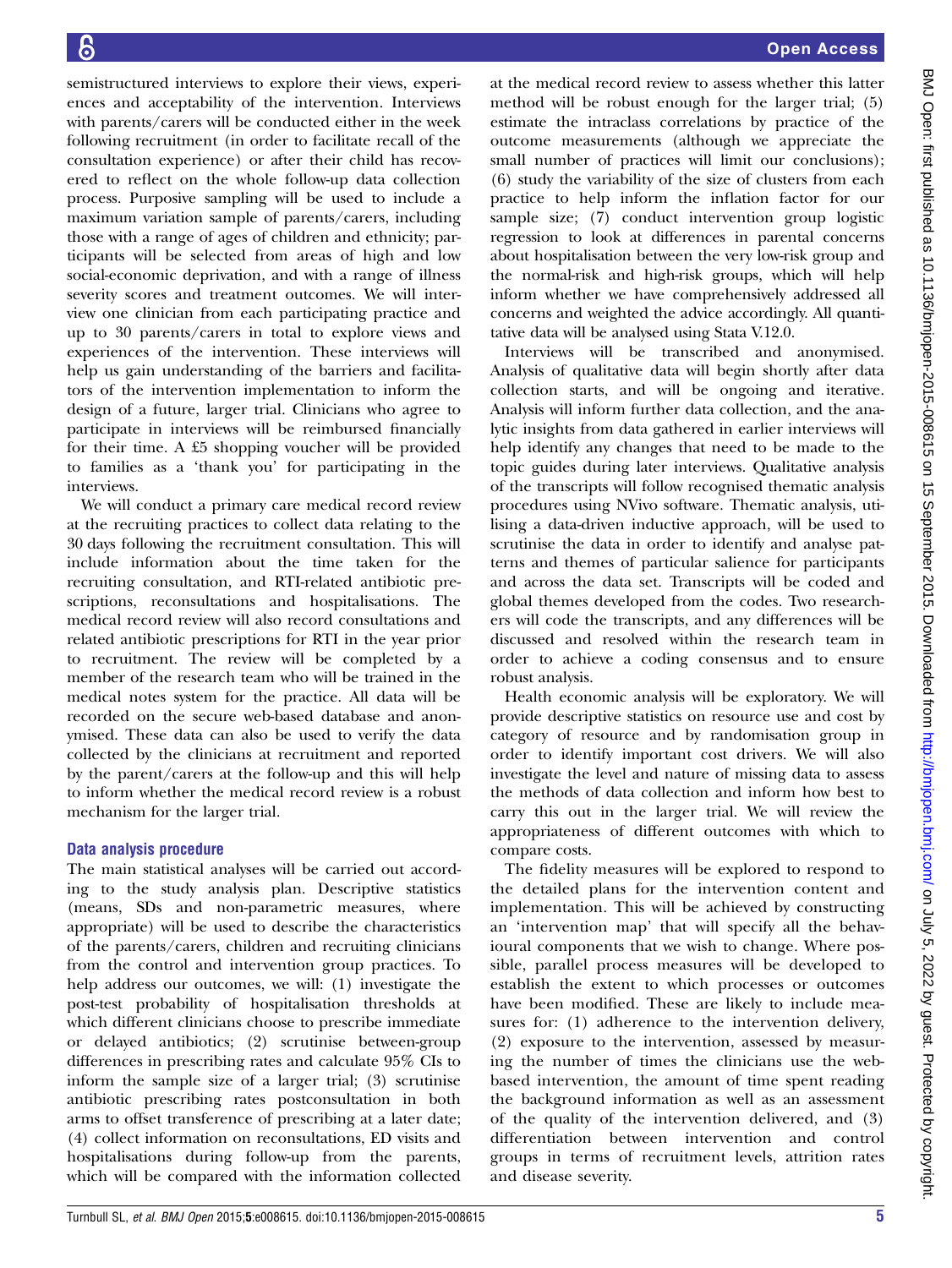# Open Access

#### Patient and public involvement

This proposal has been developed collaboratively with our PAG, and their comments and suggestions about the format of the intervention and parent/carer materials have informed for both the intervention and the final design of the feasibility study. The PAG will meet throughout the study, twice per year, allowing the investigators to report on progress of the study and discuss issues that arise during the study. PAG members will input in all the material for parents/carers as and when these are developed, including the patient information sheet, intervention materials and the topic guide for interviews. We have also formed a CAG, involving GPs and practice nurses, to assist with developing and refining the intervention. They will meet once in person and then contribute by Skype or email to refine GP/nurse information and intervention delivery. We will work closely with our advisory groups, particularly during the first 9 months of this work package.

#### ETHICS AND DISSEMINATION Burden

As the feasibility trial is assessing a behavioural intervention and participants are attending for a routine consultation with a clinician, there are no risks to the participants taking part in this study. Children will not be randomised to receive a medication or intervention, and no treatment will be withheld. Further clinical management will be decided on by the patient's clinician, as it is the choice of the recruiting clinician as to whether the participants are treated or not for their cough.

The main burden will be the additional time associated with participating in the study. This has been reduced to a minimum by only asking some short concise questions during their routine consultation, and questions about the child's recovery, treatment and healthcare resources at follow-up.

The intervention itself will be assessed as to whether the components of the intervention could potentially increase hospitalisations by virtue of reducing antibiotic prescribing, and so families will be asked weekly whether their child has been hospitalised in the preceding 7 days via the weekly phone call.

#### Adverse events and serious adverse events

Any unexpected adverse events (AEs) defined as 'any untoward medical occurrence in a trial participant' and serious AEs (SAEs)—defined below—will be monitored by the trial team and reviewed at monthly management group meetings.

From our earlier work, we anticipate that approximately 1% (2–4 children) of children presenting with RTI will be hospitalised. We will ask recruiting practices to inform the trial coordinator of any unexpected SAEs that occur during the child's participation in the trial.

The principal investigator and trial coordinator will assess the nature of the SAE for seriousness, causality and

expectedness. Following the initial report, follow-up data may be requested by the trial coordinator. All reports will be submitted to the DMC for scrutiny of our ongoing findings. Where the SAE is both related and unexpected, the trial coordinator will notify the main REC, the sponsor of the trial, and its research governance office within 15 days of receiving notification of the SAE.

As one of the outcomes for the trial is hospitalisation, we do expect some participants to be admitted to hospital due to a deterioration of their underlying illness, for example, pneumonia, empyema and deteriorating bronchiolitis. At follow-up, parents/carers will be routinely asked if they have reconsulted for their child's illness and if so, where this was done. In addition, whether the child has been hospitalised will also be asked. Once a child has been identified as hospitalised, either in the ED or on a ward, the standard SAE process will be followed as described above. All expected SAEs will be reported as part of the outcome to the trial.

#### Definition of a SAE

This is any untoward and unexpected medical occurrence or effect that: results in death; is life-threatening (refers to an event during which the participant was at risk of death at the time of the event, and not to an event that might have caused death had it been more severe in nature); requires hospitalisation or prolongation of existing hospitalisation; or results in persistent/ significant disability or incapacity.

#### Study sponsorship

The University of Bristol will act as sponsor for study. Delegated responsibilities will be assigned to the Universities and NHS trusts taking part in this study. The study is open to inspection and audit by the University of Bristol under its remit as sponsor.

#### **Dissemination**

The outputs from this research will comply with the TARGET Programme's publication policy. All results will be described in the Programme's final report and as papers in peer-reviewed journals. Papers will be produced to describe the findings from this feasibility study, and results will be presented at national and international research conferences. A summary of the findings will be sent to participating practices (and this will be available to their patients) on completion of the CHICO study.

#### Author affiliations

<sup>1</sup> Centre for Academic Primary Care, School of Social and Community Medicine, University of Bristol, Bristol, UK <sup>2</sup>School for Policy Studies, University of Bristol, Bristol, UK <sup>3</sup>School of Social and Community Medicine, University of Bristol, Bristol, UK

4 School of Social and Community Medicine, Centre for Child and Adolescent Health, Bristol, UK 5 School of Clinical Sciences, University of Bristol, Bristol, UK

6 Department of Primary Care & Population Sciences, University of

Southampton, Aldermoor Health Centre, Southampton, UK

<sup>7</sup> Institute of Primary Care and Public Health, University of Cardiff, Cardiff, UK